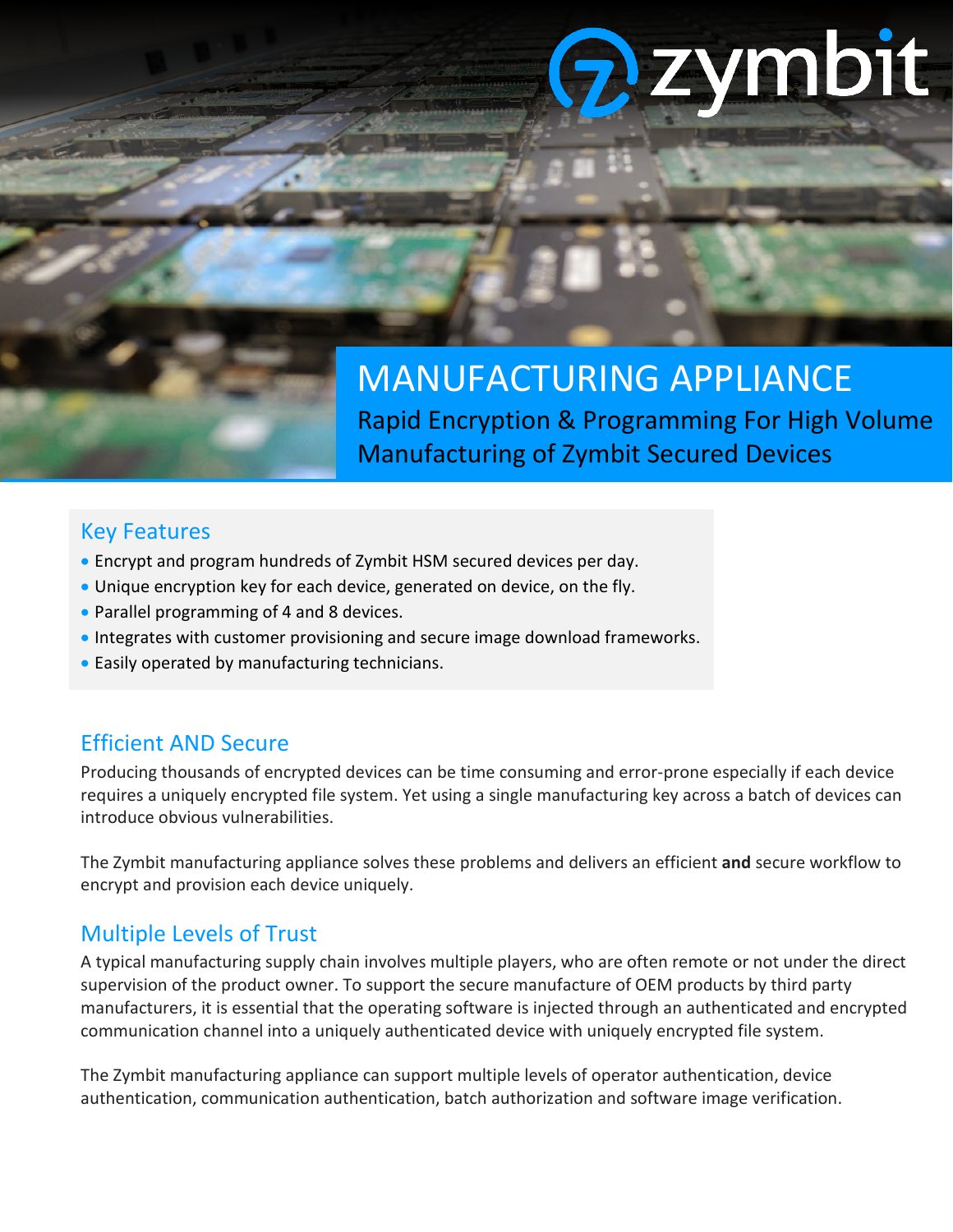# SECURED BY ZYMBIT

The manufacturing appliance will support all Zymbit security modules when used together with those single board computers and Linux OS versions supported by Zymbit. Check [community.zymbit.com](https://community.zymbit.com/) for currently supported SBC's and operating systems.

| <b>Device Measurement and Identity</b><br><b>File System Encryption</b><br><b>With Device Unique Key</b><br>**0110<br>100<br>0010<br>010 | Zymbit security modules enable remote attestation of host device hardware configuration:<br>Unique ID token based upon multiple device-specific measurements<br>Cryptographically derived ID token never exposed<br>Custom input factors available to OEMs<br>ID tokens bound to host permanently for production, or temporarily for development<br>$\bullet$<br>Changes in host configuration trigger local hardware & API responses, policy dependent<br>Zymbit security modules provide a cryptographic engine featuring some of the strongest<br>commercially available cipher functions to encrypt, sign and authenticate data:<br>Strong cipher suite includes ECDSA, ECDH, AES-256, SHA256<br>AES-256 encrypt/decrypt data service<br>Integration with TLS client certificate, PKCS11<br>TRNG - true random number generator, suitable seed for FIPS PUB 140-2, 140-3 DRNG. |
|------------------------------------------------------------------------------------------------------------------------------------------|------------------------------------------------------------------------------------------------------------------------------------------------------------------------------------------------------------------------------------------------------------------------------------------------------------------------------------------------------------------------------------------------------------------------------------------------------------------------------------------------------------------------------------------------------------------------------------------------------------------------------------------------------------------------------------------------------------------------------------------------------------------------------------------------------------------------------------------------------------------------------------|
| <b>Key Generation and Services</b>                                                                                                       | Zymbit security modules generate and store key pairs in tamper resistant silicon to support<br>a variety of secure services:<br>32 key slots, pre-defined and user available<br>Cryptographic primatives<br>ECC KOBLITZ P-256 (secp256k1), ECC NIST P-256 (secp256r1)<br>ECDSA (FIPS186-3), ECDH (FIPS SP800-56A)<br>$\bullet$<br>AES-256 (FIPS 197), TRNG (NIST SP800-22)<br>Private keys never exposed outside of silicon                                                                                                                                                                                                                                                                                                                                                                                                                                                        |
| <b>Physical Tamper Detection Arm</b>                                                                                                     | Zymbit security modules monitor the physical environment for symptoms of physical<br>tampering:<br>Power quality monitor detects anomolies like brown-out events<br>Optional perimeter integrity circuits detect breaks in user defined wire loops/mesh<br>Accelerometer detects shock and orientation change events<br>Event reporting and response according to pre-defined policies                                                                                                                                                                                                                                                                                                                                                                                                                                                                                             |
| <b>Real Time Clock Verification</b><br>$\mathsf{H} \mathsf{H}$                                                                           | Zymbit security modules include a battery-backed real time clock to support off grid<br>applications:<br>2-10 years operation, dependent upon external battery size.<br>RTC clock service, available to client applications<br>RTC/UTC anamoly alerts available with zymbit security services<br>20ppm accuracy (standard). Optional 5ppm accuracy (OEM feature, MOQ apply)                                                                                                                                                                                                                                                                                                                                                                                                                                                                                                        |
| Secured by Zymbit<br><b>Hadware Security Module</b>                                                                                      | Zymbit security modules provide multiple layers of hardware security:<br>Hard to penetrate dual secure-processor architecture<br>Secure microcontroller supervises device multifactor identity / authentication and<br>physical security.<br>Secure microcontroller isolates secure element from host<br>Secure elements from Microchip - ATECC608<br>Hardware based cryptoengine and keystore<br>$\bullet$                                                                                                                                                                                                                                                                                                                                                                                                                                                                        |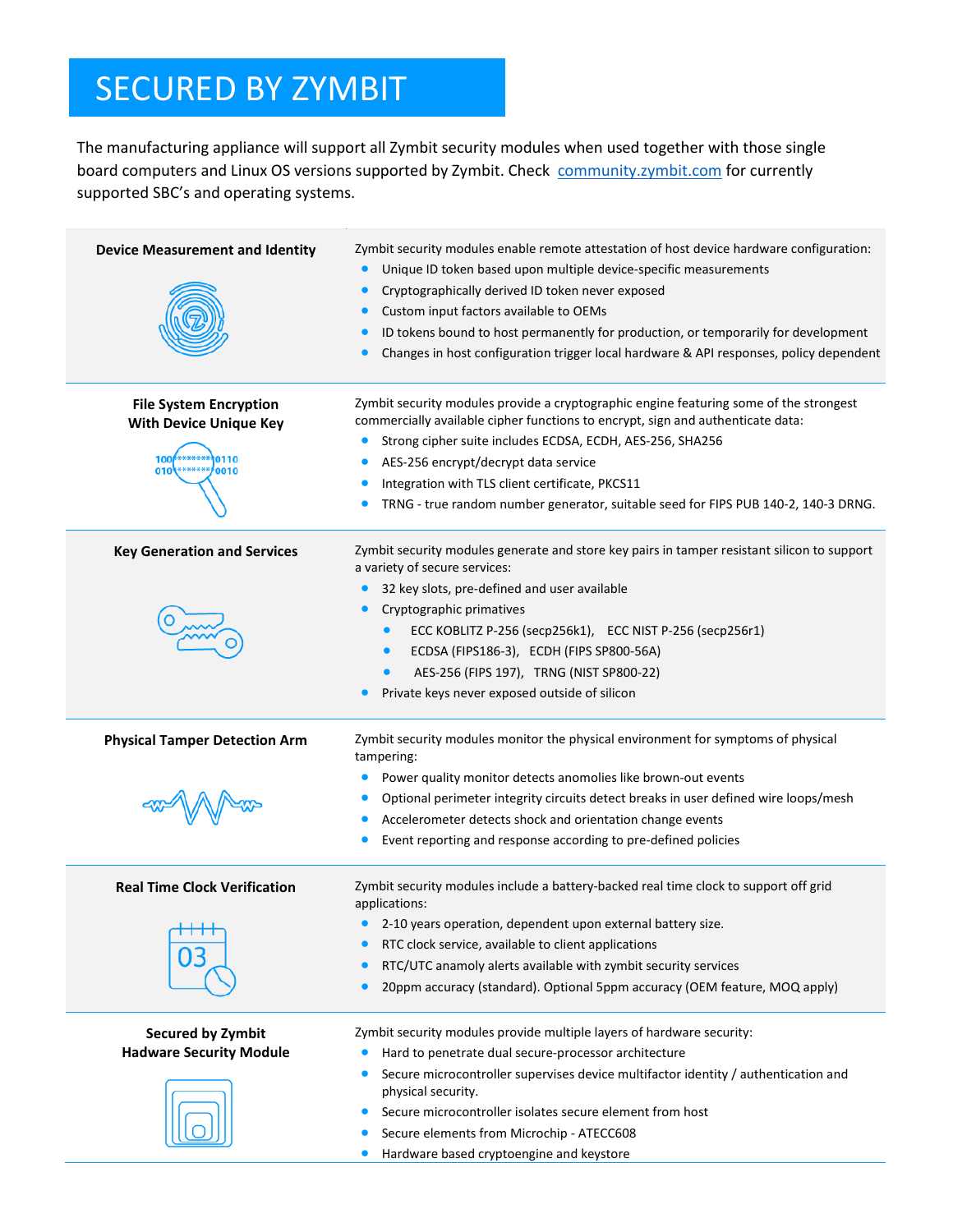# **CONFIGURATION**

## Typical System Configuration

Each manufacturing appliance contains a control unit and SD Card programming trays. Additional components are added by the customer, or Zymbit, to meet specific device power and operator-interface requirements.



Rack Mounted Zymbit Manufacturing Appliance Example

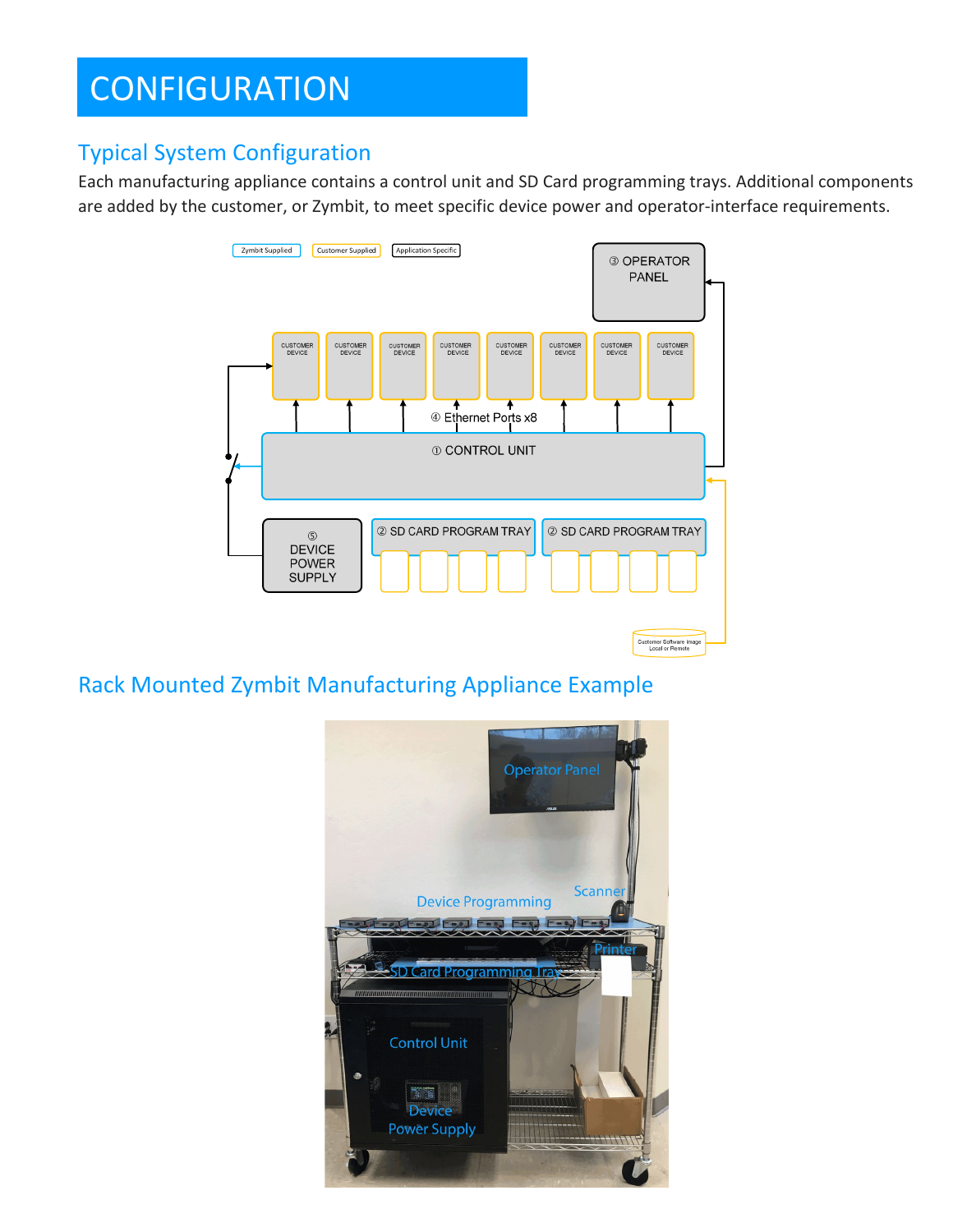# **WORKFLOW**

## Typical Work Flow

|      | <b>Process Step</b>                       | <b>Notes</b>                                                |
|------|-------------------------------------------|-------------------------------------------------------------|
| 1.0  | Place SD card into programming tray       | manual, four and eight station trays available              |
|      | ⇩                                         |                                                             |
| 2.0  | Sanitize SD card<br>⇩                     | auto over-writes with random data, unique per instance      |
| 3.0  | Program Zymbit starter software image     | auto                                                        |
| 4.0  | Move SD card to target system<br>⇩        | manual                                                      |
| 5.0  | Bind SD card to target system<br>⇩        | auto, creates unique multi-factor ID (Pi + SD card + other) |
| 6.0  | Create encrypted file system volume(s)    | auto                                                        |
|      | ſŀ                                        |                                                             |
| 7.0  | Upload customer software image<br>⇓       | auto, from master image, or from cloud download             |
| 8.0  | Program customer software image           | auto, programs into encrypted file system                   |
| 9.0  | Verify customer software image            | auto                                                        |
|      | ⇩                                         |                                                             |
| 10.0 | Cut lock-tab on Zymkey                    | manual                                                      |
| 11.0 | Close tamper circuit(s) $-$ if applicable | manual                                                      |
|      |                                           |                                                             |
| 12.0 | Arm tamper detect policy - one time<br>⇩  | Auto                                                        |
| 12.0 | Remove device                             | manual                                                      |
|      |                                           |                                                             |
| 13.0 | <b>END</b>                                |                                                             |

## Simple to Use Operator Interface



*Sanitizing SD Cards with unique fuzzed data*



*Encrypt and program multiple devices in parallel*